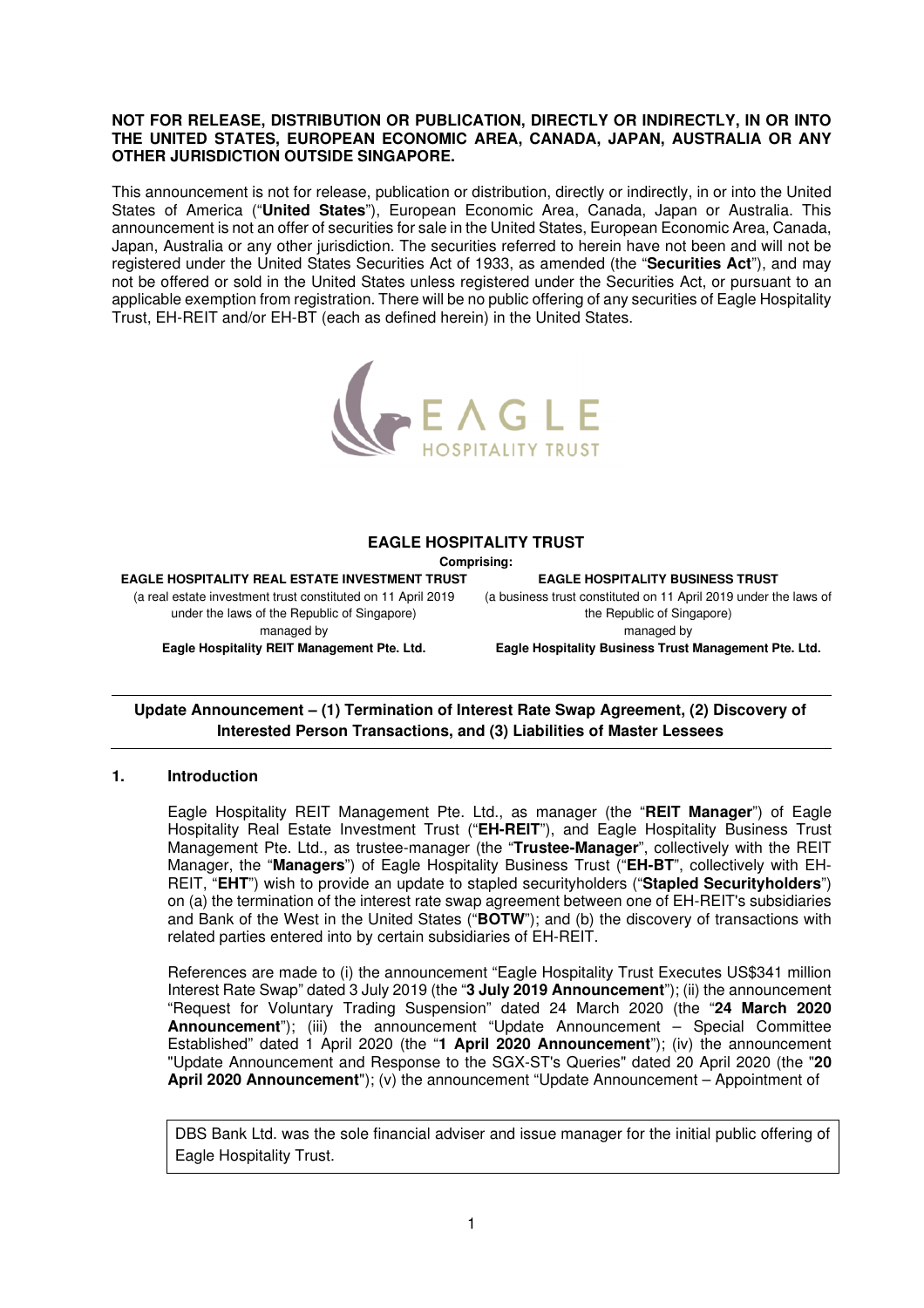Chief Restructuring Officers and other Updates" dated 24 April 2020 (the "**24 April 2020 Announcement**"); and (vi) the announcement "Update Announcement – Appointment of Financial Adviser and Implementation of Temporary Caretaker Arrangements at Certain Hotels" dated 28 April 2020 (the "**28 April 2020 Announcement**", together with the 24 March 2020 Announcement, the 1 April 2020 Announcement, the 20 April 2020 Announcement and the 24 April 2020 Announcement, the "**Earlier Announcements**").

### **Unless otherwise defined, all capitalised terms used and not defined herein shall have the same meanings as given to them in the Earlier Announcements (as the context requires).**

### **2. Termination of BOTW Interest Rate Swap Agreement**

- 2.1 As disclosed in the 3 July 2019 Announcement, EH-REIT (through one of its subsidiaries) had entered into an interest rate swap agreement with BOTW (the "**BOTW Interest Rate Swap Agreement**") in relation to the US\$341.0 million loan under the Facilities Agreement.
- 2.2 The Managers received a notice of termination from BOTW in relation to the termination of the BOTW Interest Rate Swap Agreement stating that as a result of (a) the borrower's (being a subsidiary of EH-REIT) failure to pay the outstanding amount due under the Facilities Agreement, as specified in the notice of default and acceleration issued on 20 March 2020; and (b) the Administrative Agent's consequent acceleration of the loan under the Facilities Agreement, both of which constitute an event of default under the BOTW Interest Rate Swap Agreement.
- 2.3 The Managers subsequently received another letter from BOTW stating that the total amounts owing under the BOTW Interest Rate Swap Agreement is approximately US\$18.3 million, with default interest accruing on such amount with effect from the termination date in accordance with the applicable provisions of the BOTW Interest Rate Swap Agreement. Accordingly, subsequent to the termination of the BOTW Interest Rate Swap Agreement, there has been a further addition of approximately US\$18.3 million to the outstanding amount under the Facilities Agreement.
- 2.4 As previously disclosed in certain of the Earlier Announcements, a temporary forbearance has been granted by the Administrative Agent and the Lenders (including BOTW) in respect of the Facilities Agreement to allow for discussions with a view to achieving a longer-term forbearance arrangement, including a consensual strategy moving forward. The Managers, with the assistance of its professional advisers, continue to be actively engaging with the Administrative Agent and the Lenders (including BOTW) on the defaults under the Facilities Agreement and the longer-term restructuring and forbearance discussions. The Managers will provide further updates on the above matters to Stapled Securityholders as and when able.

#### **3. Discovery of Interested Person Transactions**

#### 3.1 Discovery of Further Non-Disturbance Agreements

In connection with the Strategic Review of EHT's business, the Managers and the REIT Trustee had instructed their United States legal counsel to review and advise on the terms of the underlying contracts entered into with hotel managers relating to the management and operation of all the hotels owned by EHT and the implications and impact for the master lessors (the "**Master Lessors**", being subsidiaries of EH-REIT) if any. The Managers and the REIT Trustee were subsequently informed by their United States legal counsel that during the course of their review, they had discovered that the following Further Non-Disturbance Agreements (as defined below) were entered into (post-IPO of EHT) by the Sponsor Directors (as defined below) on behalf of certain Master Lessors with the corresponding master lessees (the "**Master Lessees**") and relevant hotel manager:

(a) the Non-Disturbance Agreement dated 31 October 2019 (the "**CPDGA Non-Disturbance Agreement**") entered into between (i) 14315 Midway Road Addison, LLC as Master Lessor, (ii) EHT CPDGA, LLC as Master Lessee and (iii) the relevant hotel operator ("**Five Hotels Operator**"), in relation to the Hotel Management Agreement pursuant to which the Five Hotels Operator would manage and operate the Crowne Plaza Dallas;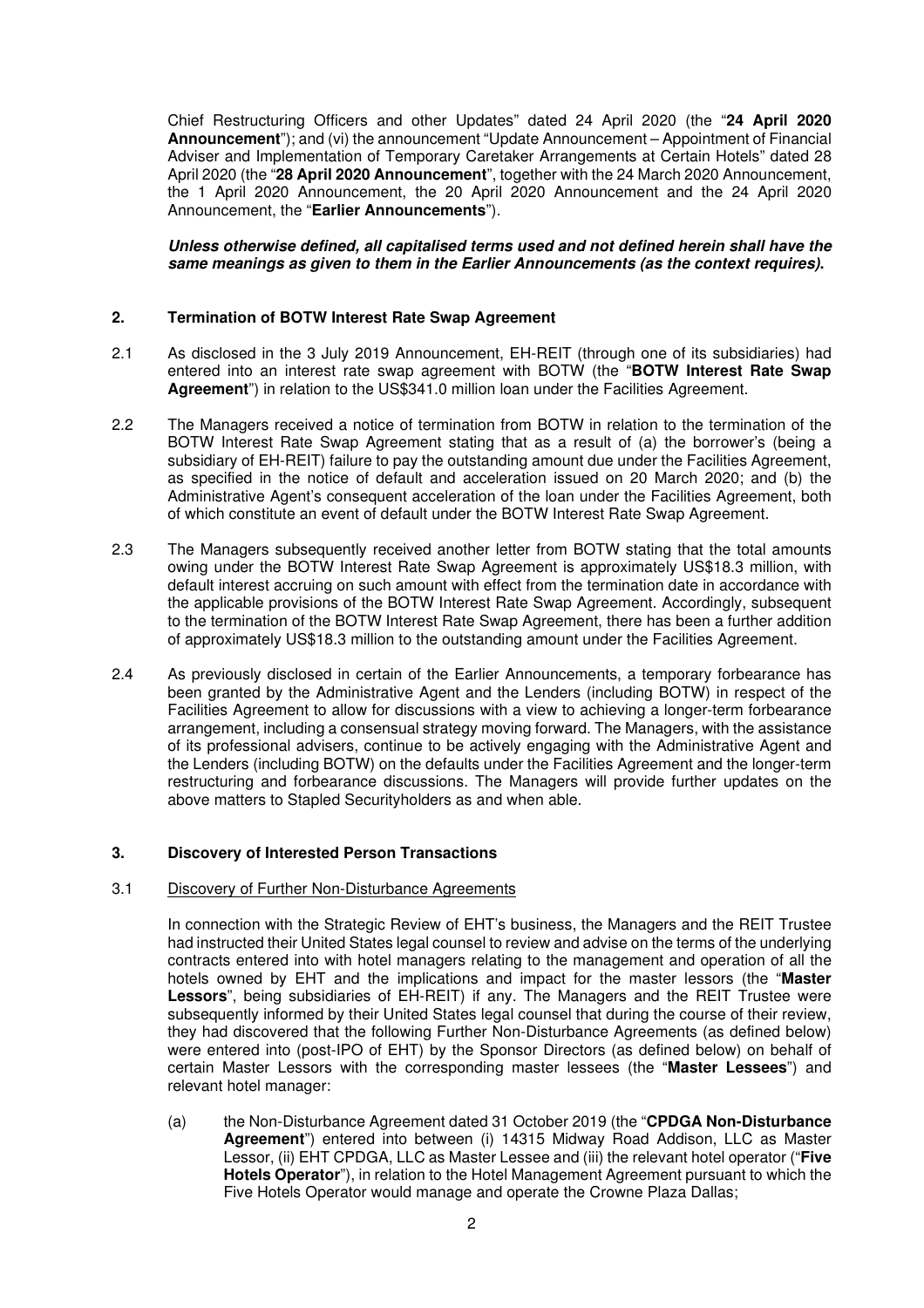- (b) the Non-Disturbance Agreement dated 16 December 2019 (the "**DW Non-Disturbance Agreement**") entered into between (i) 44 Inn America Woodbridge Associates, LLC as Master Lessor, (ii) EHT RWH, LLC as Master Lessee and (iii) the hotel operator, in relation to the Hotel Management Agreement pursuant to which the hotel operator would manage and operate the Delta Woodbridge;
- (c) the Non-Disturbance Agreement dated 14 February 2020 entered into between (i) Sky Harbor Atlanta Northeast, LLC as Master Lessor, (ii) EHT HAN, LLC as Master Lessee and (iii) the Five Hotels Operator, in relation to the Hotel Management Agreement pursuant to which the Five Hotels Operator would manage and operate the Hilton Atlanta Northeast;
- (d) the Non-Disturbance Agreement dated 14 February 2020 entered into between (i) UCRDH, LLC as Master Lessor, (ii) EHT RDH, LLC as Master Lessee and (iii) the Five Hotels Operator, in relation to the Hotel Management Agreement pursuant to which the Five Hotels Operator would manage and operate the Renaissance Denver Stapleton;
- (e) the Non-Disturbance Agreement dated 14 February 2020 entered into between (i) UCHIDH, LLC as Master Lessor, (ii) EHT HIDH, LLC as Master Lessee and (iii) the Five Hotels Operator, in relation to the Hotel Management Agreement pursuant to which the Five Hotels Operator would manage and operate the Holiday Inn Denver East – Stapleton; and
- (f) the Non-Disturbance Agreement dated 14 February 2020 entered into between (i) Sky Harbor Denver Tech Center LLC as Master Lessor (together with UCRDH, LLC and UCHIDH, LLC, the "**Denver Master Lessors**"), (ii) EHT SDTC, LLC as Master Lessee and (iii) the Five Hotels Operator, in relation to the Hotel Management Agreement pursuant to which the Five Hotels Operator would manage and operate the Sheraton Denver Tech Center,

(the Non-Disturbance Agreements referred to in paragraphs 3.1(c) to 3.1(f), collectively, the "**2020 NDAs**", the Non-Disturbance Agreements referred to in paragraphs 3.1(d) to 3.1(f), collectively, the "**Denver NDAs**" and the corresponding Hotel Management Agreements, collectively, the "**Denver HMAs**", the Non-Disturbance Agreements referred to in paragraphs 3.1(a) and 3.1(c) to 3.1(f), collectively, the "**Five Hotels Operator NDAs**", and the Non-Disturbance Agreements referred to in paragraphs 3.1(a) to 3.1(f), collectively, the "**Further Non-Disturbance Agreements**" and the corresponding Hotel Management Agreements, collectively, the "**Further Hotel Management Agreements**").

#### 3.2 Rationale of the Further Non-Disturbance Agreements

In the United States hospitality industry, non-disturbance agreements (or similar operative agreements) are often executed in connection with a hotel management agreement when there is a lease structure in place between a fee owner (the "**lessor**") and an operating lessee entity (the "**lessee**") (with the hotel management agreement being executed between the hotel manager and the lessee), and where (a) there is a business rationale for the lessor to execute such a nondisturbance agreement, or (b) the fee owner owns 100% of the ownership interest of the lessee. An agreement of "non-disturbance" with a hotel manager is an agreement pursuant to which the lessor agrees not to "disturb" (i.e., terminate) the hotel management agreement if there is a termination of the lease between the lessor and the lessee. In the scenario where the lessor owns 100% of the ownership interest of the lessee, the applicable non-disturbance agreement will often not only include a requirement that the lessor (or a replacement lessee) assume the hotel management agreement (so as not to "disturb" the continuity of the hotel management agreement), but will also often include a guaranty by the lessor of all of the obligations of the lessee under the hotel management agreement at all times during the term thereof. Where the lessor does not own 100% of the ownership interest of the lessee, a guaranty by the lessor of the lessee's obligations under the hotel management agreement is not customary as the lessor, in most cases, and only upon the termination of the applicable lease, agrees to assume the obligations and liabilities of the lessee under the hotel management agreement from and after the termination of such lease and assumption of the hotel management agreement.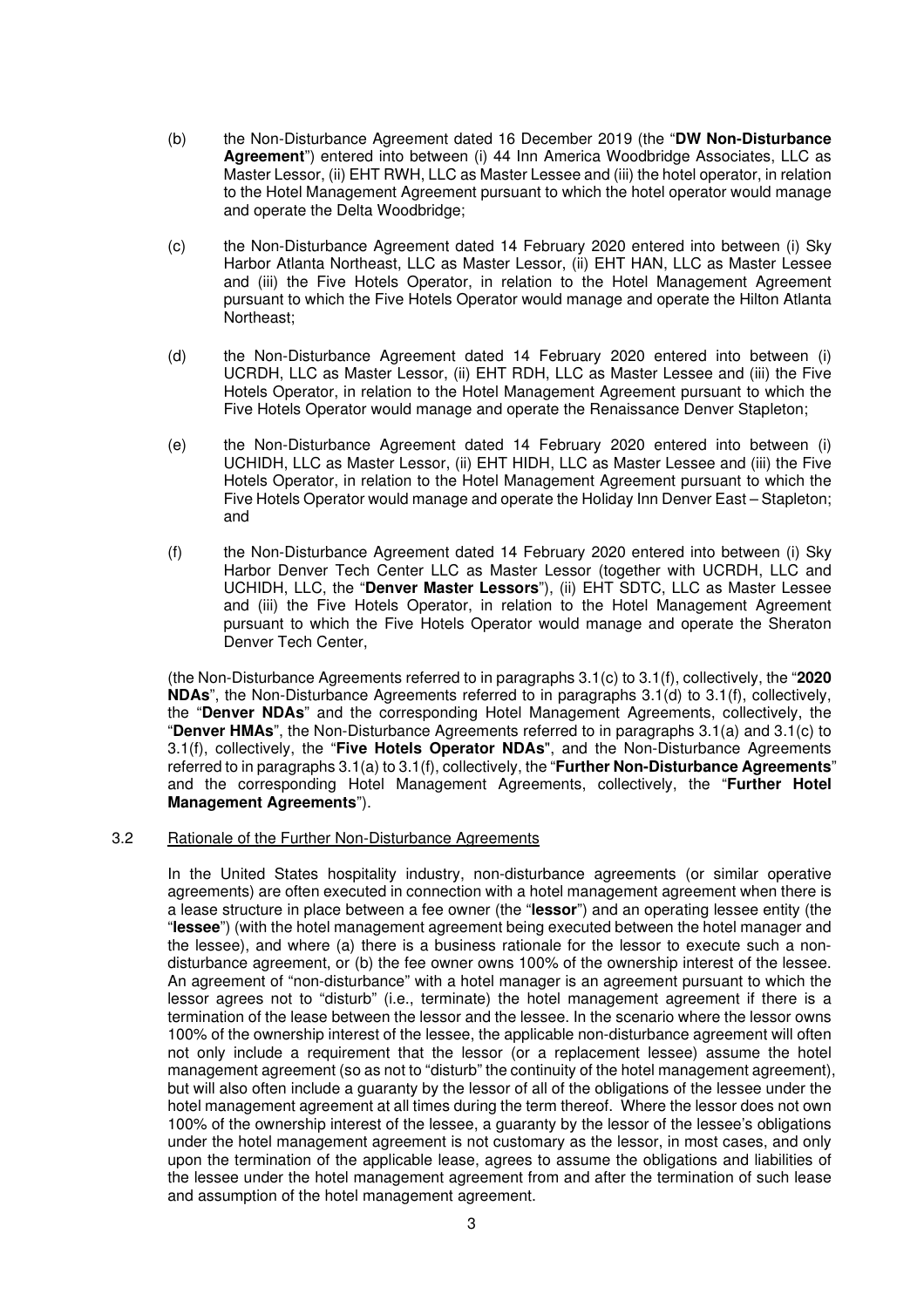In fact, as disclosed and consistent with the Prospectus, each Master Lessor had agreed, if required by a hotel manager, to enter into a non-disturbance agreement with respect to the hotel management agreement. The Prospectus further stated that if an event of default occurs and is continuing and the relevant master lease agreement is terminated, the hotel manager shall attorn to the Master Lessor and waive any right the hotel manager may have to terminate the hotel management agreement as a result of the termination of a master lease, provided the hotel manager continues to be paid, and the Master Lessor agrees to perform the Master Lessee's other obligations to the hotel manager under the hotel management agreement which accrue subsequent to the date of termination.

### 3.3 Obligations under the Further Non-Disturbance Agreements

However, under each of the Further Non-Disturbance Agreements, each of the relevant Master Lessors had purportedly also agreed to:

- (a) guarantee the payment and performance of all the obligations of the respective Master Lessees under the corresponding Hotel Management Agreements at all times during the term of the applicable Master Lease Agreement (the "**MLA**") (save for certain exceptions under the Denver NDAs relating to the repayment of key money<sup>1</sup>), including the payment of the base fees, incentive fees, centralised services charges, reimbursable expenses, indemnification obligations (if any) and operating costs; and
- (b) in the event of any termination of the applicable MLA, to assume (or cause a new master lessee to assume) all of the obligations of the relevant Master Lessees under the applicable Hotel Management Agreements, and for the Five Hotels Operator NDAs, including those arising prior to the termination of the applicable MLA.

In addition to the foregoing, under the Denver NDAs, the Denver Master Lessors purportedly agreed to repay key money under the applicable Denver HMAs in the event the key money becomes due and payable thereunder (including without limitation, in the event the key money becomes immediately due and payable because of an event of default by the applicable Master Lessee (being EHT RDH, LLC, EHT HIDH, LLC or EHT SDTC, LLC (collectively, the "**Denver Master Lessees**")), except that the applicable Denver Master Lessor is not liable for the payment of key money if it is due and payable because of (a) an event of default by the Denver Master Lessee affiliate that is a party to the other Denver HMAs; or (b) either of the two other Denver HMAs is terminated prior to the key money being fully repaid by the relevant Denver Master Lessee pursuant to the applicable Denver HMA in question.

- 3.4 Interested person transactions as a result of the entry into the Further Non-Disturbance **Agreements** 
	- (a) Chapter 9 of the Listing Manual (the "**Listing Manual**") of the Singapore Exchange Securities Trading Limited (the "**SGX-ST**") specifies rules to guard against the risk that "interested persons" (which includes in the case of a REIT, a director or controlling shareholder of the REIT manager and their associates) could influence an "entity at risk" (which includes the issuer and its subsidiaries) to enter into transactions with interested persons that may adversely affect the interests of the issuer or its shareholders.
	- (b) As each of the abovementioned Master Lessors is a subsidiary of EHT, they are considered as "entities at risk" pursuant to Rule 904(2)(b) of the Listing Manual. As Mr Howard Wu and Mr Taylor Woods (the Non-Independent and Non-Executive Chairman and Deputy Chairman respectively) (the "**Sponsor Directors**") are the indirect controlling shareholders of the REIT Manager and Urban Commons, LLC (the "**Sponsor**") and each of the abovementioned Master Lessees (being wholly-owned subsidiaries of the Sponsor), each Master Lessee is an associate of the Sponsor Directors and thus an "interested person" under Rule 904(4)(b)(iii) of the Listing Manual. Accordingly, the Further Non-Disturbance Agreements which were executed by the Sponsor Directors on behalf of both

<sup>1</sup> Key money refers to an up-front payment by a hotel operator to a hotel owner or master lessee (as in the case of EHT) to secure the entering into of a hotel management agreement for the operation of the hotel.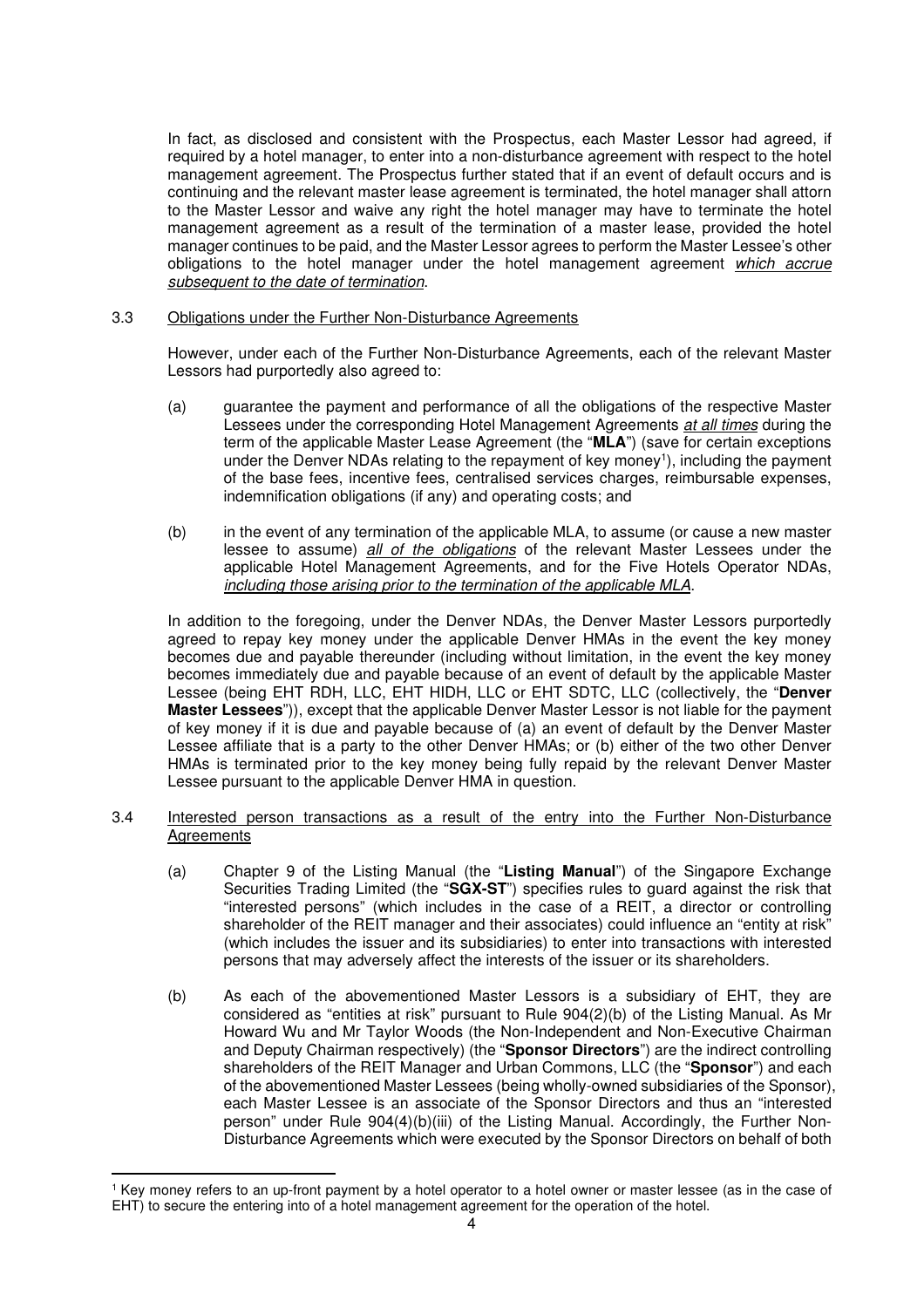the relevant Master Lessors and the relevant Master Lessees constitute "interested person transactions" under Chapter 9 of the Listing Manual.

- 3.5 Background to the entry into the Further Non-Disturbance Agreements
	- (a) Negotiations relating to the Further Hotel Management Agreements and the Further Non-Disturbance Agreements were handled by the relevant Master Lessees and the Sponsor with the relevant hotel operators. Despite requirements to do so pursuant to EHT's interested person transaction compliance manuals, the Further Non-Disturbance Agreements were not internally reported, disclosed and declared in accordance with compliance policies nor were copies of these Further Non-Disturbance Agreements provided to the Board prior to their execution by the relevant Master Lessors. **The Chief Executive Officer and the Independent Directors of the Board (being the members of the Special Committee which was subsequently constituted and announced in the 1 April 2020 Announcement) and the REIT Trustee were not aware of any negotiations of nor the execution of any of the Further Non-Disturbance Agreements by the relevant Master Lessors until they were recently informed of the same by their United States legal counsel**.
	- (b) Accordingly, at the relevant time prior to the entry into these Further Non-Disturbance Agreements, neither the Audit and Risk Committee nor the REIT Trustee had the opportunity to review these interested person transactions as they were not aware of them. Further, given that the Chief Executive Officer and the Independent Directors of the Board (being the members of the Special Committee) were not aware of the Further Non-Disturbance Agreements, the consent of the REIT Trustee was not obtained prior to the entry into the Further Non-Disturbance Agreements by the relevant Master Lessors in accordance with the requirements of the trust deed of EH-REIT.
	- (c) For completeness, the Sponsor Directors have said that they were unaware that the Further Non-Disturbance Agreements were not brought to the attention of the rest of the Board and that there may have been miscommunication during the process leading to the entry into the Further Non-Disturbance Agreements and there was, on the part of the Sponsor Directors, no intention or attempt to withhold information relating to the Further Non-Disturbance Agreements from the rest of the Board or the REIT Trustee.
- 3.6 "Value at risk" in respect of the Further Non-Disturbance Agreements
	- (a) For the purposes of determining obligations to announce and/or obtain the approval of the Stapled Securityholders pursuant to Chapter 9 of the Listing Manual, the value of these interested person transactions as at the time of entry into the Further Non-Disturbance Agreements need to be determined.
	- (b) Upon discovery of the Further Non-Disturbance Agreements, the Special Committee instructed FTI Consulting, Inc. ("**FTI**") as Chief Restructuring Officers to determine as best as possible the "value at risk" under the Further Non-Disturbance Agreements as at the relevant dates of entry into the Further Non-Disturbance Agreements and the "value at risk" as at the latest information available to FTI. FTI's determination of the "value at risk" to the Master Lessors has been taken into account in the tabulation and aggregation of interested person transactions with the Sponsor Group (as defined below) set out in paragraphs 3.7 and 3.8 below.

#### 3.7 Aggregate value at risk for interested person transactions relating to the Sponsor Group for FY2019

Other than those interested person transactions set out in the Prospectus that are deemed to have been specifically approved, to the knowledge of the Special Committee:

(a) the only interested person transactions entered into by EHT with the Sponsor Directors and its associates (the "**Sponsor Group**") for the financial year ended 31 December 2019 ("**FY2019**") as at the date of the DW Non-Disturbance Agreement (being 16 December 2019) were the CPDGA Non-Disturbance Agreement and the DW Non-Disturbance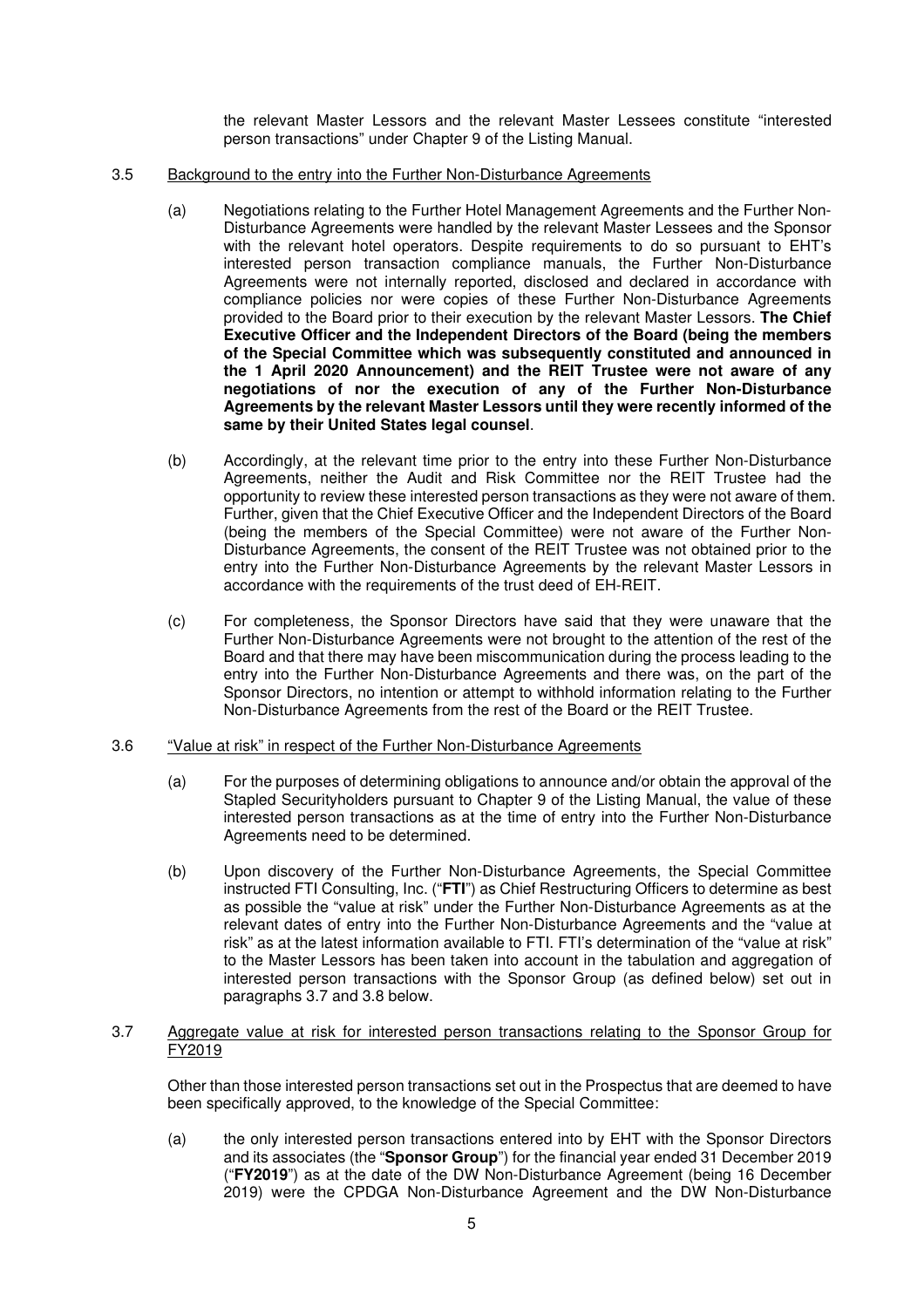Agreement. The aggregate value at risk for interested person transactions relating to the Sponsor Group for FY2019 as at the date of the DW Non-Disturbance Agreement (being 16 December 2019) is US\$4,800,000, which accounts for approximately 0.61% of EHT's unaudited net tangible assets ("**NTA**") as at 30 September 2019 of US\$780,503,000; and

(b) taking into account the CPDGA Non-Disturbance Agreement and the DW Non-Disturbance Agreement, the aggregate value at risk for interested person transactions relating to the Sponsor Group for the entire FY2019 is US\$24,800,000, which accounts for approximately 3.18% of EHT's unaudited NTA as at 30 September 2019 of US\$780,503,000.

### 3.8 Aggregate value at risk for interested person transactions relating to the Sponsor Group for FY2020

- (a) For purposes of calculating the aggregate value at risk for interested person transactions relating to the Sponsor Group for the current financial year ending 31 December 2020 ("**FY2020**"), the unaudited NTA as at 31 December 2019 of US\$779,108,000 will be used, as the audited financial statements of EHT for FY2019 has not been issued as at the date of this Announcement.
- (b) As at the date of this Announcement, the aggregate value at risk for all interested person transactions relating to the Sponsor Group for FY2020 (including but not limited to the 2020 NDAs and assuming that the value at risk for each of the 2020 NDAs is as at the respective dates of entry into the 2020 NDAs) is US\$23,260,000<sup>2</sup> and it accounts for approximately 2.99% of EHT's unaudited NTA as at 31 December 2019.
- (c) As at the date of this Announcement, the aggregate value at risk for all interested person transactions relating to the Sponsor Group for FY2020 (including but not limited to the 2020 NDAs assuming that the value at risk for each of the 2020 NDAs is determined based on the latest information available to FTI) is US\$24,930,000<sup>3</sup> and it accounts for approximately 3.20% of EHT's unaudited NTA as at 31 December 2019.
- (d) The current total aggregate value at risk for all "interested person transactions" between EHT and the Sponsor Group for the current financial year is less than 5% of EHT's unaudited NTA as at 31 December 2019. Accordingly, based on estimates, assumptions and bases set out in FTI's assessment derived from latest information available to FTI, the 2020 NDAs would not be subject to the requirement of approval of the Stapled Securityholders.
- 3.9 The factors taken into consideration by FTI to estimate the value at risk of the interested person transactions include (a) any obligation to return the key money under the Further Non-Disturbance Agreements; (b) the obligations under the Further Non-Disturbance Agreements upon default of the relevant Master Lessees under the Further Hotel Management Agreements (approximated by accounts payable for each hotel); (c) estimates of operating losses for each hotel; and (d) termination fees payable under the Further Hotel Management Agreements. FTI's assessment does not take into account the contract value nor the future liabilities of the relevant Further Hotel Management Agreements by estimating property performance for the period for the entire duration of the relevant Further Hotel Management Agreements as there is an inherent right of termination which triggers the payment of termination fees (which has been accounted for). Stapled Securityholders should note that given the wide language of the relevant provisions in the Further Non-Disturbance Agreements, it is not possible to quantify all contingent or potential amounts which might constitute the value at risk of the "interested person transactions" for the purposes of Chapter 9 of the Listing Manual. Accordingly, Stapled Securityholders are to note that this indicative estimate provided by FTI's assessment may not accurately reflect the actual "value at risk" and the "value at risk" may continue to fluctuate for so long as the Further Hotel Management Agreements remain in force.

<sup>&</sup>lt;sup>2</sup> Based on estimates, assumptions and bases set out in FTI's assessment.

 $3$  Based on estimates, assumptions and bases set out in FTI's assessment derived from latest information available

to FTI.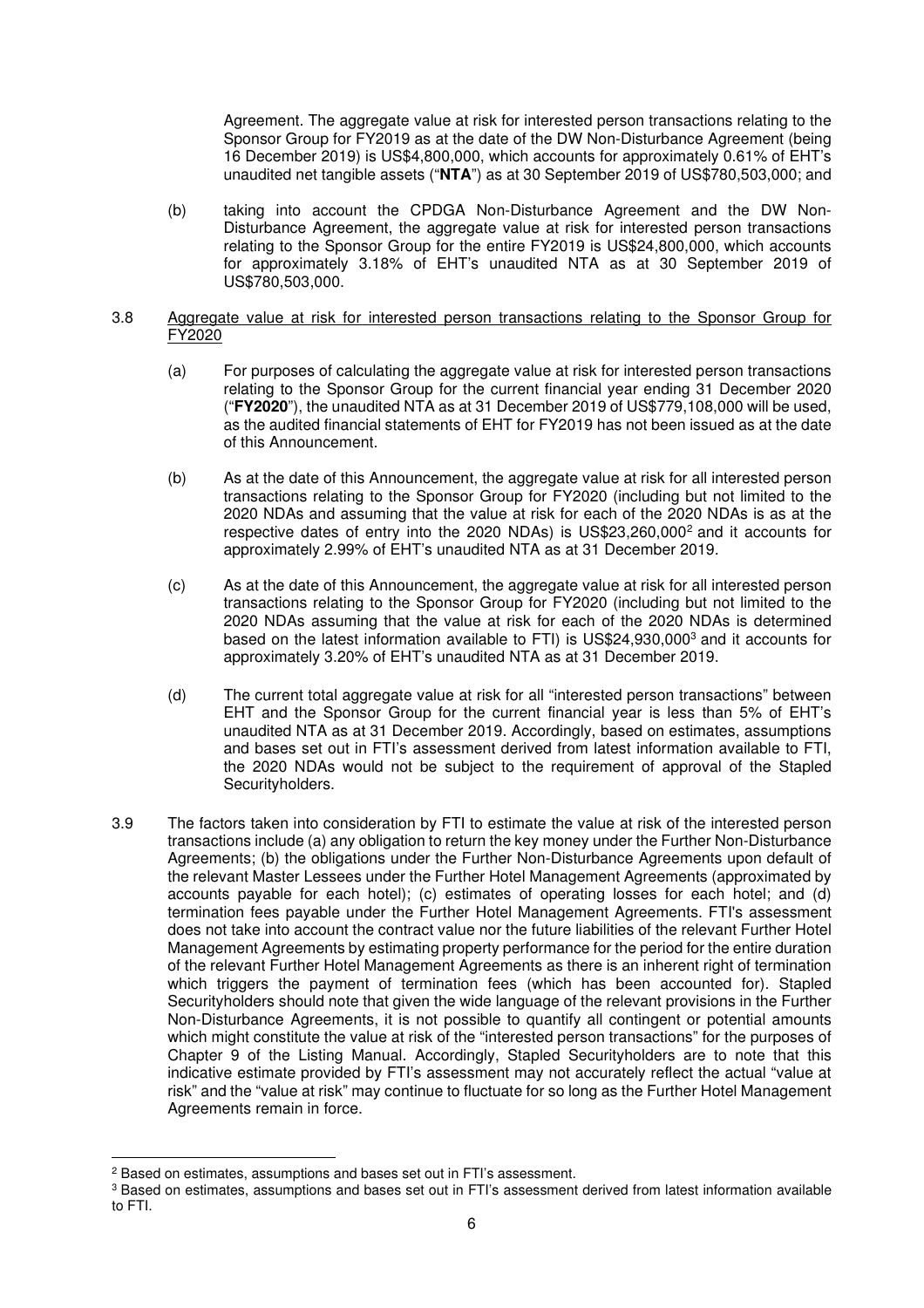## **4. Discloseable Transactions**

### 4.1 Computation of value of the Extension and the 2020 NDAs under Chapter 10 of the Listing Manual

- (a) Pursuant to the amendments to the Listing Manual that were effective on 7 February 2020, the entry into the 2020 NDAs by the relevant Master Lessors would constitute the provision of financial assistance to the relevant Master Lessees for purposes of Chapter 10 of the Listing Manual as the relevant Master Lessors agreed to, inter alia, guarantee the payment and performance of all the obligations of the respective Master Lessees under the corresponding Further Hotel Management Agreements at all times during the terms of the applicable MLA (save for certain exceptions under the Denver NDAs relating to the repayment of key money).
- (b) An extension of the deadline for the provision of the outstanding security deposits owing by the relevant Master Lessees under the relevant MLAs (the "**Extension**") was granted on 14 February 2020. The Extension may be considered as the relevant Master Lessors providing financial assistance to the relevant Master Lessees for purposes of Chapter 10 of the Listing Manual as the relevant Master Lessor entities agreed to contractually extend the deadline for the provision of the outstanding security deposits, thereby giving the relevant Master Lessees a financial benefit. For the avoidance of doubt, the value of the financial assistance rendered in connection with the Extension in itself would not cross the Chapter 10 threshold calculations. However, as both the Extension and the entry into the 2020 NDAs (which the Special Committee and the REIT Trustee were subsequently made aware of) took place on 14 February 2020, the aggregate value of the financial assistance rendered for both these transactions will be used for the purposes of the Chapter 10 threshold calculations.

#### 4.2 Relative figures under Chapter 10 of the Listing Manual

The relative figures in relation to each of the Extension and the 2020 NDAs computed on the relevant bases set out in Rule 1006 of the Listing Manual and based on EHT's unaudited net asset value ("**NAV**") as at 31 December 2019 are as follows:

| Rule<br>1006 | <b>Relevant bases</b>                                                                                               | <b>Extension</b><br>(US\$'000) | 2020 NDAs <sup>(1)</sup><br>(US\$'000) | Aggregate<br>relative figure<br>(%) |
|--------------|---------------------------------------------------------------------------------------------------------------------|--------------------------------|----------------------------------------|-------------------------------------|
| (a)          | Aggregate value <sup>(2)</sup> of the<br>financial assistance<br>compared with EHT's NAV(3)                         | 15,000                         | 8,260                                  | 2.99                                |
| (c)          | Aggregate value $(2)$ of the<br>financial assistance<br>compared with EHT's market<br>capitalisation <sup>(4)</sup> | 15,000                         | 8,260                                  | 5.05                                |

#### **Note:**

- (1) Assuming that the value of the financial assistance provided for each of the 2020 NDAs is as at the respective dates of entry into the 2020 NDAs.
- (2) Taking into account estimates, assumptions and bases set out in FTI's assessment derived from latest information available to FTI. It should however be noted that given the wide language of the relevant provisions in the 2020 NDAs, it is not possible to quantify all contingent or potential amounts which might constitute the value of the financial assistance for the 2020 NDAs.
- (3) NAV means the total assets less total liabilities by reference to EHT's unaudited NAV for FY2019.
- (4) Market capitalisation has been calculated on the basis of 870,866,093 stapled securities of EHT in issue ("**Stapled Securities**") (excluding treasury Stapled Securities) as at 13 February 2020 (being the market day preceding the date of grant of the Extension and the entry into the 2020 NDAs) multiplied by the volume weighted average price of the Stapled Securities transacted on the SGX-ST, being US\$0.5288.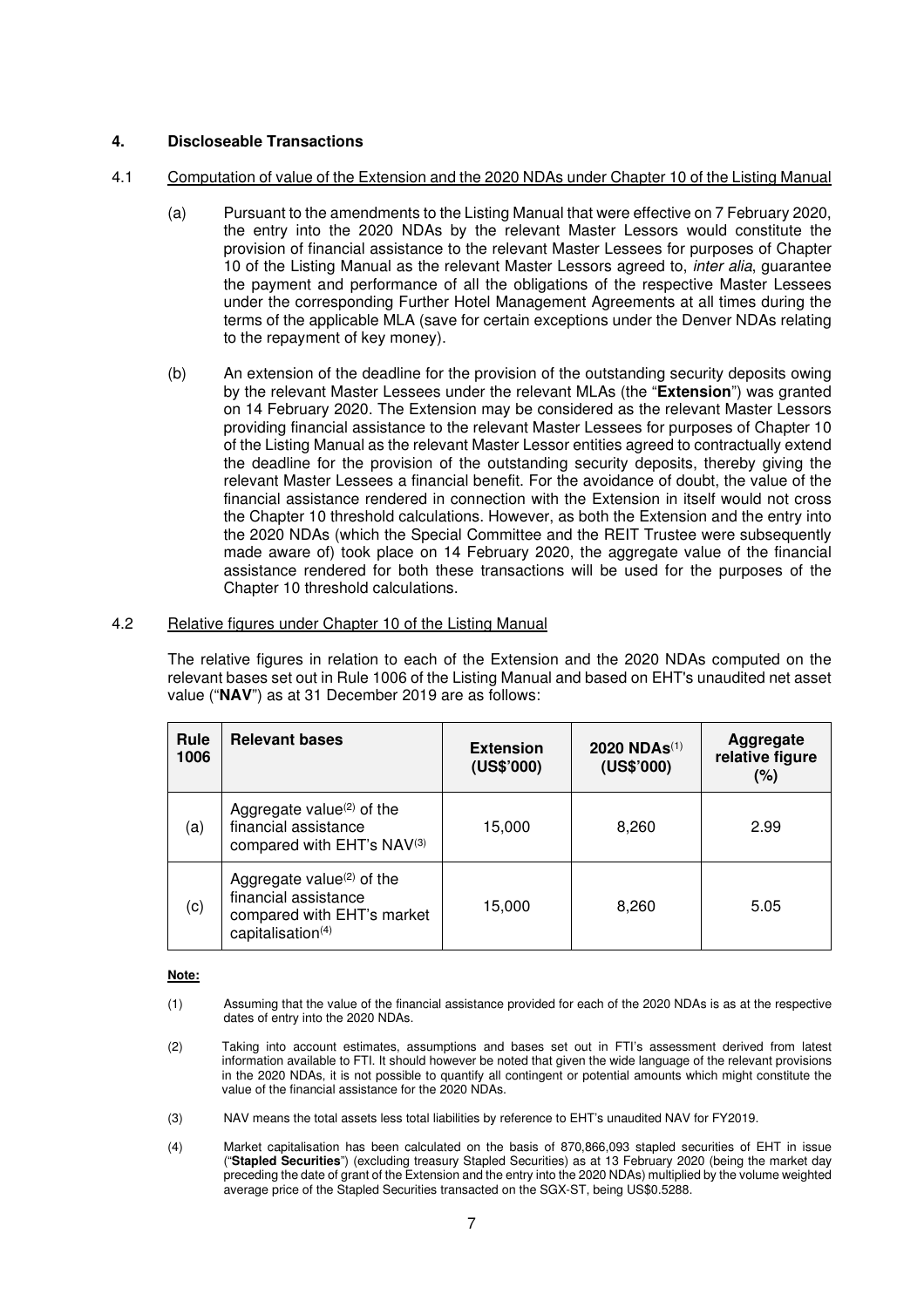As the relative figure under Rule 1006(c) exceeds 5% but is less than 20%, the Extension and the 2020 NDAs together constitute a "discloseable transaction" under Chapter 10 of the Listing Manual.

- 4.3 Further information
	- (a) **Financial Effects.** 
		- (i) The Extension and the 2020 NDAs will not have any impact on the NTA per Stapled Security for FY2019, assuming that the Extension and the entry into the 2020 NDAs had been effected on 31 December 2019, being the end of that financial year.
		- (ii) The Extension and the 2020 NDAs will not have any impact on the earnings per Stapled Security for FY2019, assuming that the Extension and the entry into the 2020 NDAs had been effected on 1 January 2019, being the beginning of that financial year.
	- (b) **Interest payable.** Save in respect of default interest payable under the Further Hotel Management Agreements of which the relevant Master Lessors, through the 2020 NDAs, have guaranteed the payment and performance of all the obligations of the respective Master Lessees thereunder, there is no interest payable in relation to the Extension or the 2020 NDAs.
	- (c) **Directors' service contracts.** No person was proposed to be appointed as a director of the Managers in connection with the Extension and/or the 2020 NDAs.
	- (d) **Interests of Directors and Controlling Stapled Securityholders.** Save for the Sponsor Directors' interests in the Extension and the 2020 NDAs as disclosed above, none of the Directors of the Managers has any interest, direct or indirect, in the Extension and/or the 2020 NDAs, other than through their Stapled Securityholdings in EHT. EHT does not have any controlling Stapled Securityholders.

### **5. Liabilities of Master Lessees under Hotel Management Agreements and Master Lease Agreements**

- (a) The Managers have been informed by FTI that, to the best of their estimation and computation based on information available to FTI, the total liabilities incurred by the Master Lessees under the Hotel Management Agreements ("**HMAs**") in respect of EHT's properties amount to approximately US\$44.6 million. As mentioned in the 24 April 2020 Announcement, the defaults under the HMAs would in turn constitute a breach of the respective MLAs by the Master Lessees. The Managers and the REIT Trustee, with the assistance of their professional advisers, are in the midst of assessing the impact of the defaults of the Master Lessees under the HMAs and the total liabilities accrued by the Master Lessees under the HMAs to date.
- (b) As at the date of this Announcement, fixed rent for the months of January 2020, February 2020 and March 2020 and the variable rent for the first quarter of 2020 remain substantially outstanding and unpaid by the Master Lessees. In addition, the Master Lessees have also not paid the Master Lessors the fixed rent for April 2020 which was due in early May 2020. The total amount of rent outstanding as at the date of this Announcement is US\$19.3 million.
- (c) The Managers have been following up actively on these rental delinquencies and other breaches by the Master Lessees, including consulting its professional advisers on legal rights and remedies and appropriate exercise thereof. Despite assertions by the Master Lessees that they should be excused from non-performance by reason of provisions pertaining to force majeure and other events under the MLAs, the Managers' United States legal counsel's advice is that these assertions are without merit. The Managers' position is therefore that the Master Lessees remain fully obliged to fulfil all their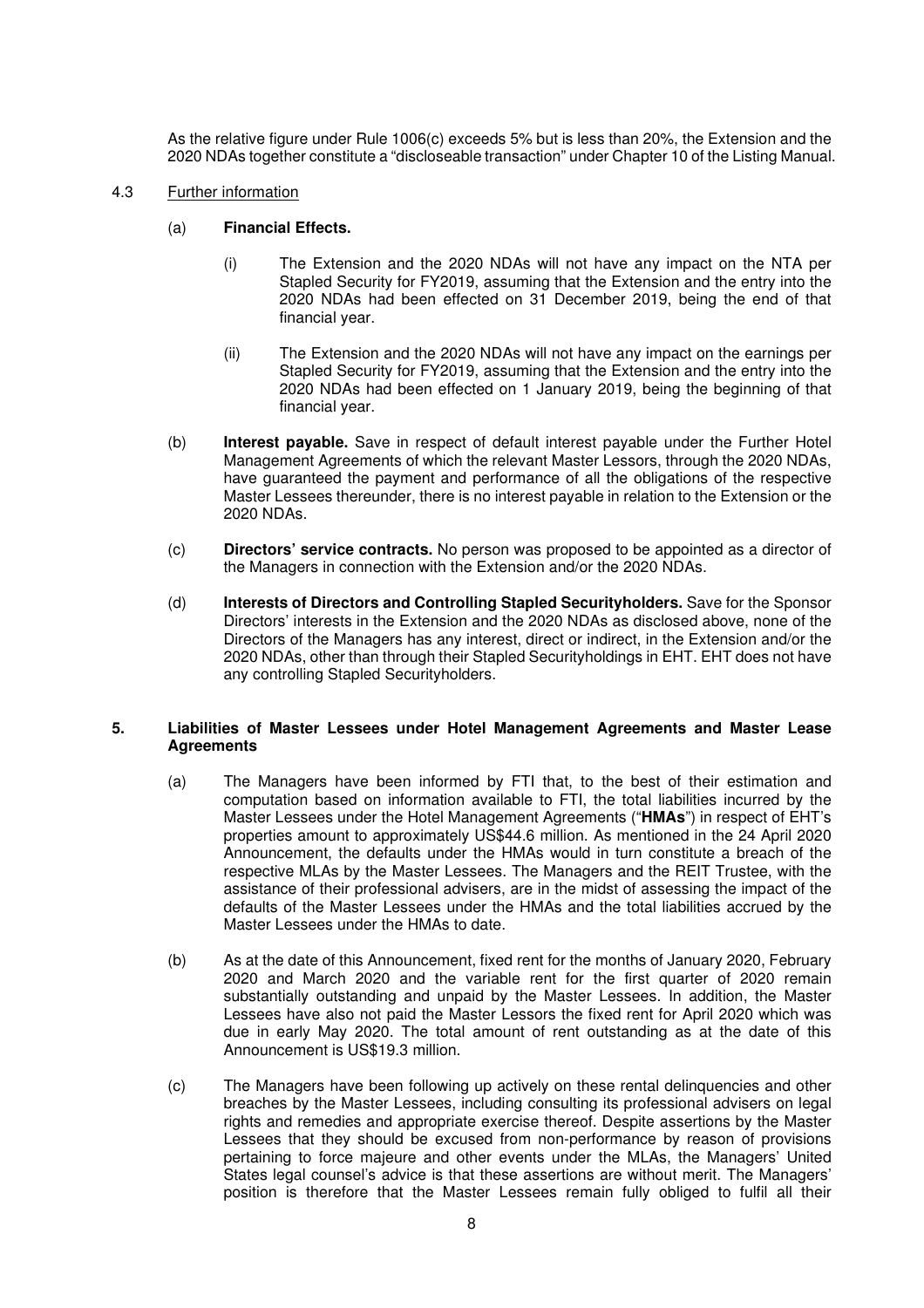obligations under the MLAs and all rights of the Master Lessors against the Master Lessees under the MLAs are expressly reserved.

### **6. Audit Committee Statement and Next Steps**

- (a) Having received the advice of the Managers' United States legal counsel which has opined that the additional terms as set out under paragraph 3.3 are not customarily included in non-disturbance agreements and FTI's assessment of the "value at risk", the Audit and Risk Committee of the REIT Manager has considered the terms and rationale for the entry into the Further Non-Disturbance Agreements and is of the view that the entry into the Further Non-Disturbance Agreements is not on usual commercial terms and is therefore prejudicial to the interests of EHT and its minority Stapled Securityholders.
- (b) The Special Committee and the REIT Trustee are currently consulting their professional advisers as to the appropriate course of actions to be taken as regards the Further Non-Disturbance Agreements and the relevant Master Lessees.

**Stapled Securityholders are advised to read this Announcement and any further announcements by the Managers carefully. There is no certainty or assurance as at the date of this Announcement that any discussions or prospects will be successfully concluded or any definitive agreements in relation to any transactions will be entered into (including whether there will be any satisfactory resolution with EHT's lenders, Master Lessees and/or hotel operators). Stapled Securityholders should consult their stockbrokers, bank managers, solicitors or other professional advisors if they have any doubt about the actions they should take.** 

For Strategic Review and related matters, please contact:

Email: boardsc@eagleht.com

Any queries relating to this Announcement should be directed to the following:

Contact Investor Relations Telephone: +65 6653 4434 Email: enquiry@eagleht.com

For and on behalf of the Special Committee

**Eagle Hospitality REIT Management Pte. Ltd.**  (Company Registration No.: 201829789W) **as manager of Eagle Hospitality Real Estate Investment Trust** 

**Eagle Hospitality Business Trust Management Pte. Ltd.**  (Company Registration No.: 201829816K) **as trustee-manager of Eagle Hospitality Business Trust** 

Date: 15 May 2020

#### **IMPORTANT NOTICE**

This announcement is for information only and does not constitute an offer of, or invitation to subscribe or purchase or solicitation of subscriptions or purchases of Stapled Securities in Eagle Hospitality Trust any jurisdiction nor should it or any part of it form the basis of, or be relied upon in connection with, any contract or commitment or any investment decision whatsoever.

The value of the Stapled Securities and the income derived from them may fall as well as rise. Stapled Securities are not obligations of, deposits in, or guaranteed by, the REIT Manager, the Trustee-Manager,